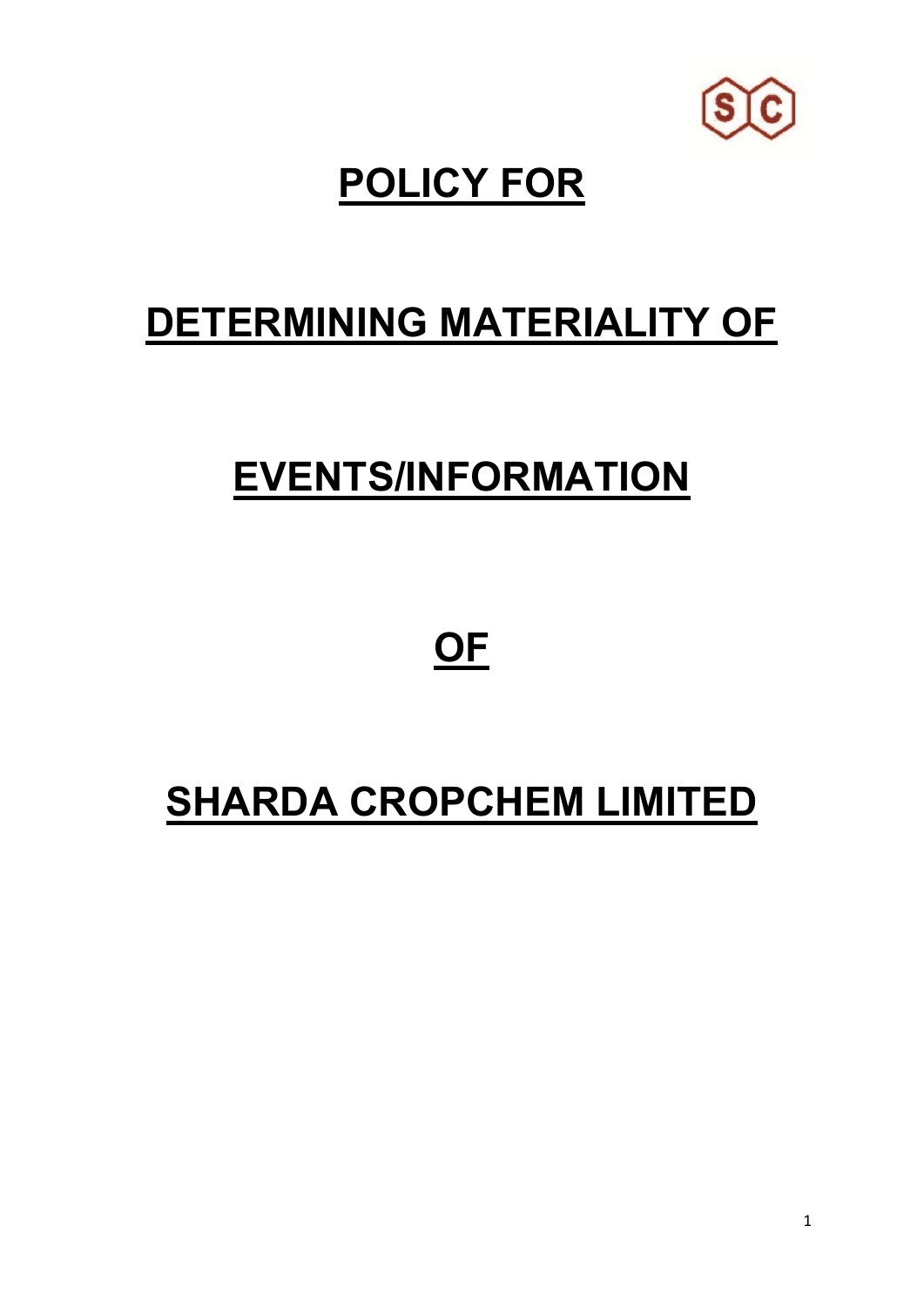

#### **INTRODUCTION:-**

This policy provides the guidelines adopted by the Company for determining materiality of events or information relating to the Company and procedures laid down for prompt disclosure of such material events/information.

Regulation 30(1) of the SEBI (Listing Obligation and Disclosure Requirements) Regulations, 2015 **("Listing Regulations")** requires every listed company to make disclosure of events or information to the Stock Exchanges which are material in nature.

Regulation 30(5) of the Listing Regulation requires every listed company to authorise Key Managerial Personnel for the purpose of identifying materiality of events.

Regulation 30(8) of the Listing Regulation requires every listed Company to disclose on its website all events and information which are disclosed to the Stock Exchange in accordance with the Regulation 30 of the Listing Regulations.

This policy is prepared in accordance with the requirements laid down in the Listing Regulations. The Company has adopted this policy on January 30, 2016 and further amended on January 22, 2022.

#### **OBJECTIVE:-**

This Policy is framed to determine materiality of events and information and to ensure that the listed entity shall make disclosure of events/transaction/information as specified in Para A and Para B of Part A of Schedule III of the Listing Regulations to the Stock Exchanges.

### **CATEGORY OF EVENTS:-**

#### **A. Events which are Deemed Material:**

The first category of disclosure relates to those events/information that are deemed material under the Regulations and have to be **mandatorily** disclosed without applying any test of materiality. These are listed in Para A of Part A of Schedule III to the Listing Regulations and same is attached as **Annexure – I** to the policy.

The Company shall make disclosures of events or information as specified in **Annexure – I** as soon as reasonably possible and not later than 24 hours from the occurrence of event or information. However, in case the disclosure is made after 24 hours of occurrence of the event or information, the Company shall provide explanation for delay along with such disclosures.

#### **B. Events or information, if considered material by Board:**

The second category of disclosure is discretionary in nature and events/information under this category shall be disclosed to the Stock Exchanges, if considered material by the Board of Directors/designated Key Managerial Personnel (KMPs) of the listed entity. These are listed in Para B and Para C of Part A of Schedule III to the Listing Regulations and same is attached as **Annexure – II** to the policy.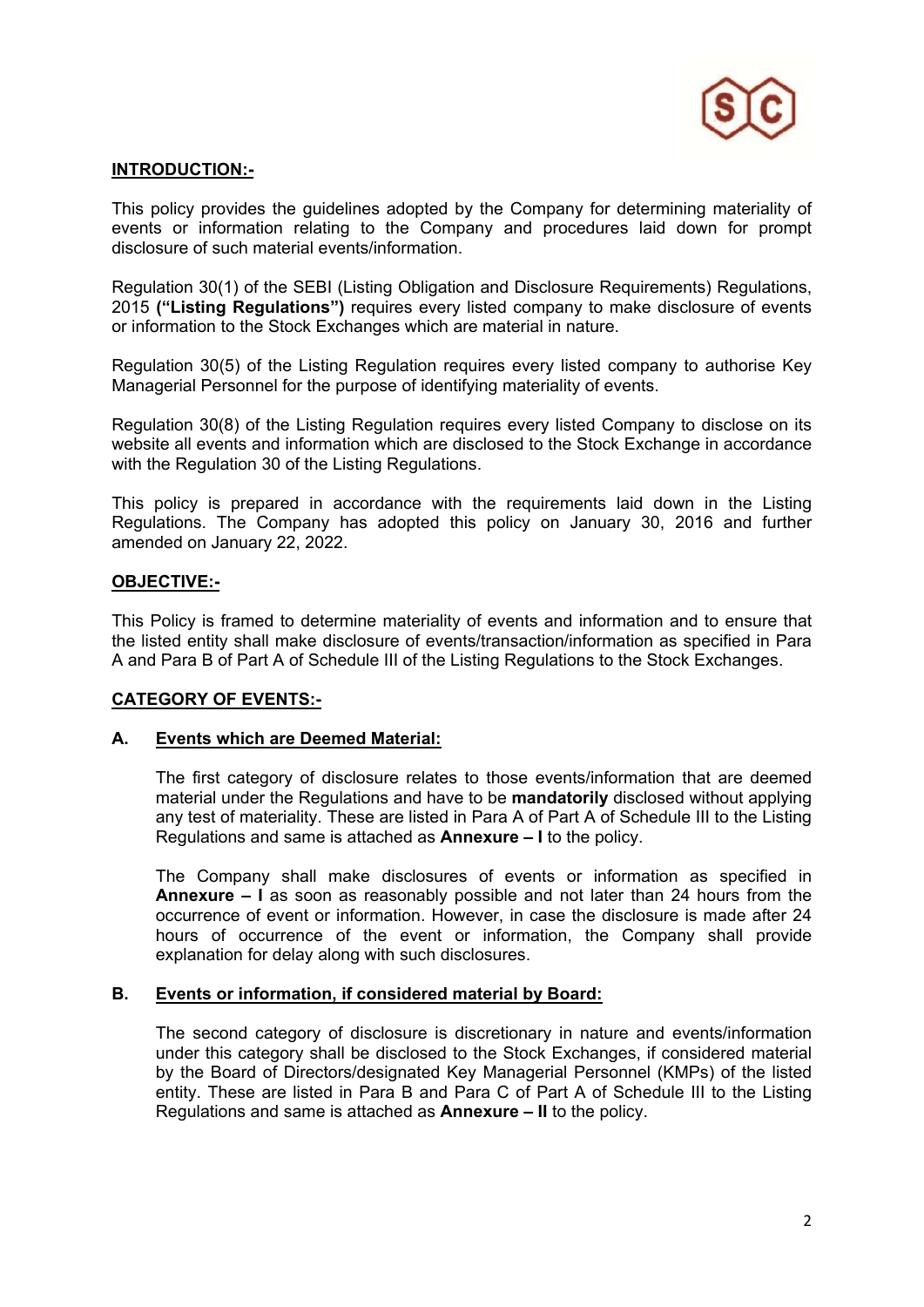

The Company shall make disclosures of events or information as specified in **Annexure – II** within 24 hours from the occurrence of event or information. However, in case the disclosure is made after 24 hours of occurrence of the event or information, the Company shall provide explanation for delay along with such disclosures.

- **C.** Any other information/event viz major development that is likely to affect business, e.g. emergence of new technologies, expiry of patents, any change of accounting policy that may have a significant impact on the accounts, etc. And brief details thereof and any other information which is exclusively known to the listed entity which may be necessary to enable the holders of securities of the listed entity to appraise its position and to avoid the establishment of a false market in such securities.
- **D.** The listed entity may make disclosure of any other event/information, in addition to Para A or Para B or Para C as mentioned above, as specified by the Board from time to time.

#### **CRITERIA FOR DETERMINING MATERIALITY:-**

The Company shall make disclosure of events indicated in Para B and Para C of Part A of Schedule III and events not indicated in Schedule III, if following criteria of determining materiality of events/information apply to them:

- a) The omission of an events or information, which is likely to result in discontinuity or alteration of event or information already available publicly; or
- b) The omission of an event or information is likely to result in significant market reaction if the said omission came to light at a later date;
- c) The value of a transaction, if exceeds 20% of the consolidated gross revenue/turnover of the immediately preceding financial year.

#### **DESIGNATED KEY MANAGERIAL PERSONNEL:-**

The Board of Director designates Mr. Ramprakash V. Bubna, the Chairman & Managing Director, in his absence Mr. Manish R. Bubna/Mr. Ashish R. Bubna, the Executive Directors to be the Designated KMPs severally authorising them to determine materiality of an event or information for the purpose of making disclosure to the Stock Exchange under this Policy framework.

The Contact details of the Designated KMP's are as follows:

- 1. Mr. Ramprakash V. Bubna, Chairman & Managing Director Tel No.: +91 22 6678 2800 Email id.: co.sec@shardaintl.com
- 2. Mr. Ashish R. Bubna, Executive Director Tel No.: +91 22 6678 2800 Email id.: co.sec@shardaintl.com
- 3. Mr. Manish R. Bubna, Executive Director Tel No $\cdot$  +91 22 6678 2800 Email id.: co.sec@shardaintl.com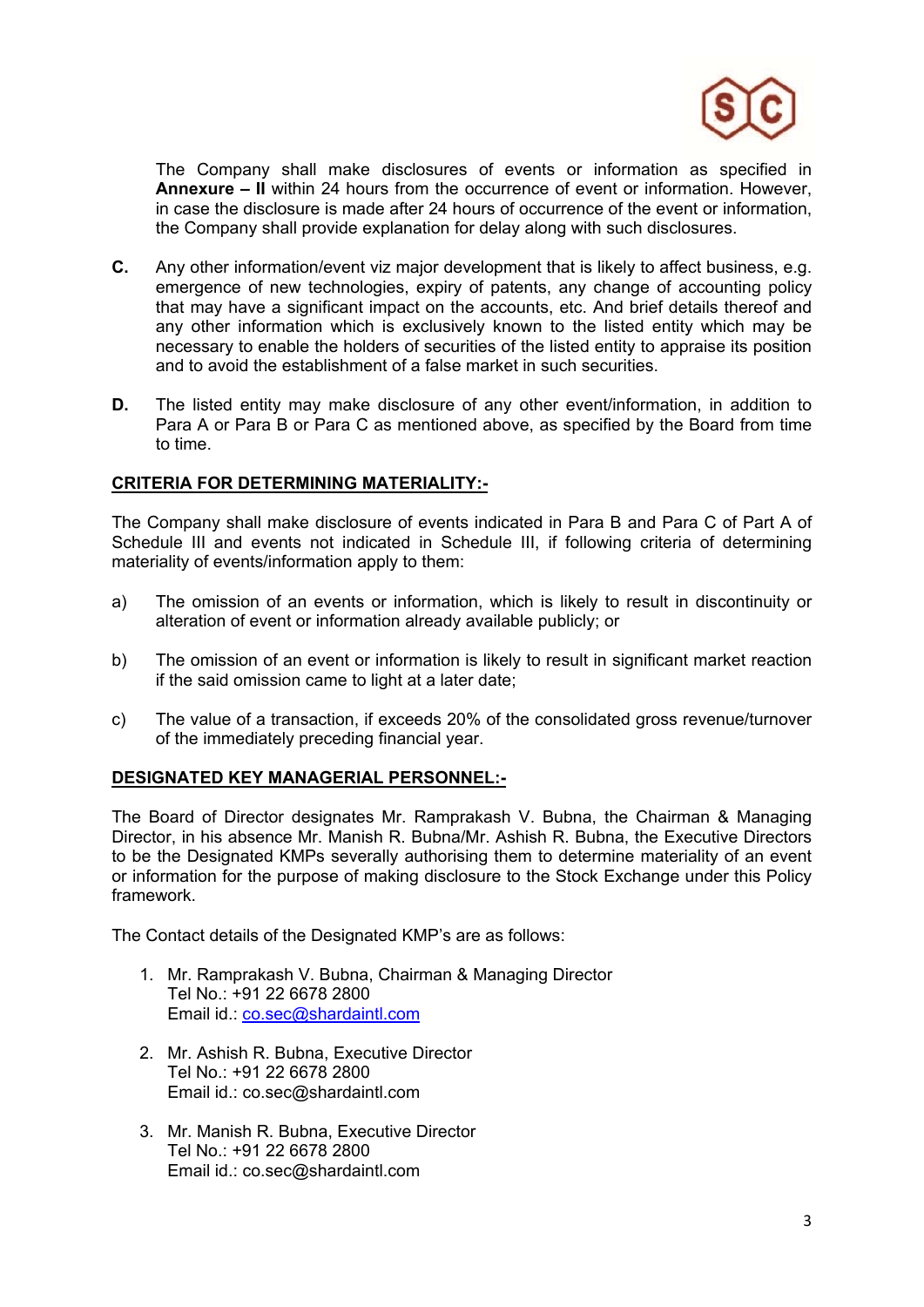

#### **AMENDMENTS IN POLICY:-**

Any subsequent amendment/modification in the listing regulations and/or other applicable laws in this regards shall automatically apply to this policy.

#### **Annexure – I**

- 1) Acquisition(s) (including agreement to acquire), Scheme of Arrangement (amalgamation/merger/demerger/restructuring), or sale or disposal of any unit(s), division(s) or subsidiary of the Company or any other restructuring.
- 2) Issuance or forfeiture of securities, split or consolidation of shares, buyback of securities, any restriction on transferability of securities or alteration in terms or structure of existing securities including forfeiture, reissue of forfeited securities, alteration of calls, redemption of securities etc.

However issue of securities under Employee Stock Option Scheme(s)/Plan(s) will not be considered as event requiring disclosures hereunder, as the ESOP Schemes/Plans are preapproved by the Shareholders and number of options granted there under are intimated to the Stock Exchanges.

- 3) Revision in Rating(s).
- 4) The Company shall disclose the outcome of Board Meetings to the Stock Exchanges, within 30 minutes of the closure of the meeting, held to consider the following:
	- a) Dividends and/or cash bonuses recommended or declared or the decision to pass any dividend and the date on which dividend shall be paid /dispatched;
	- b) Any cancellation of dividend with reasons thereof;
	- c) The decision on buyback of securities;
	- d) The decision with respect to fund raising proposed to be undertaken
	- e) Increase in capital by issue of bonus shares through capitalization including the date on which such bonus shares shall be credited/dispatched;
	- f) Reissue of forfeited shares or securities, or the issue of shares or securities held in reserve for future issue or the creation in any form or manner of new shares or securities or any other rights, privileges or benefits to subscribe to;
	- g) Short particulars of any other alterations of capital, including calls;
	- h) Financial results;
	- i) Decision on voluntary delisting by the Company from stock exchange(s).

In case the Board Meeting is held for more than one day, the financial results shall be disclosed within 30 minutes of end of the meeting for the day on which it has been considered.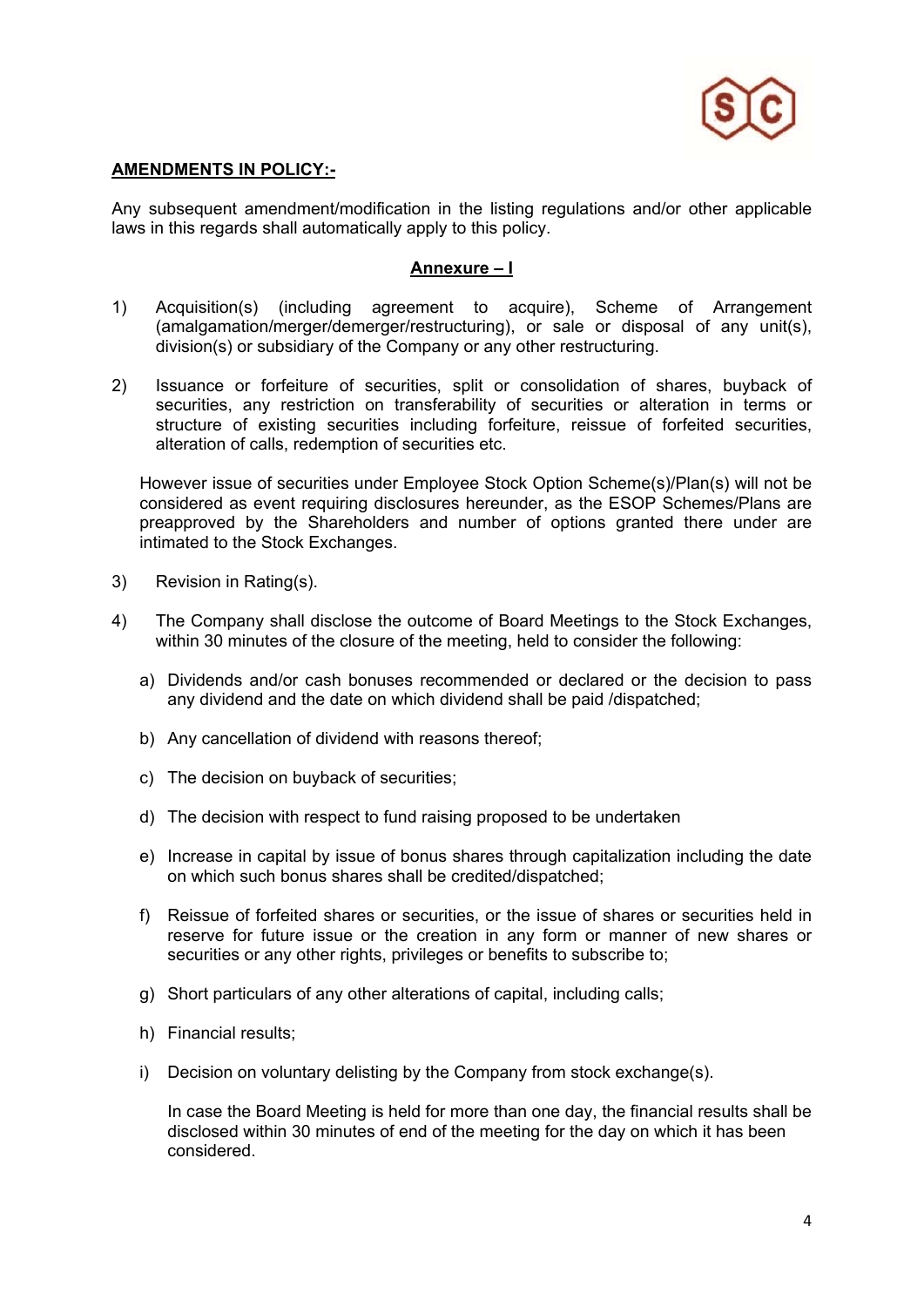

- 5) Agreements (viz. shareholder agreement(s), joint venture agreement(s), family settlement agreement(s), agreement(s) with media companies, which are binding and not in normal course of business, revisions or amendments or terminations thereof.
- 6) Fraud/defaults by promoter or key managerial personnel or by Company or arrest of key managerial personnel or promoter.
- 7) Change in directors, key managerial personnel (Managing Director, Chief Executive Officer, Chief Financial Officer, Company Secretary etc.), Auditor and Compliance Officer.
- 7(A) In case of resignation of the auditor of the listed entity, detailed reasons for resignation of auditor, as given by the said auditor, shall be disclosed by the listed entities to the stock exchanges as soon as possible but not later than twenty four hours of receipt of such reasons from the auditor.
- 7(B) In case of resignation of an independent director of the listed entity, within seven days from the date of resignation, the following disclosures shall be made to the stock exchanges by the listed entities
	- i. The letter of resignation along with detailed reasons for the resignation of Independent Directors as given by the said director shall be disclosed by the listed entities to the stock exchanges

Names of listed entities in which the resigning director holds directorships, indicating the category of directorship and membership of board committees, if any.

- ii. The independent director shall, along with the detailed reasons, also provide a confirmation that there is no other material reasons other than those provided
- iii. The confirmation as provided by the Independent Director above shall also be disclosed by the listed entities to the stock exchanges along with the detailed reasons as specified in sub-clause (i) and (ii) above
- 8) Appointment or discontinuation of share transfer agent.
- 9) Resolution plan/ Restructuring in relation to loans/borrowings from banks/financial institutions including the following details:
	- i. Decision to initiate resolution of loans/borrowings;
	- ii. Signing of Inter-Creditors Agreement (ICA) by lenders;
	- iii. Finalization of Resolution Plan;
	- iv. Implementation of Resolution Plan;
	- v. Salient features, not involving commercial secrets, of the resolution/ restructuring plan as decided by lenders.
- 10) One time settlement with a bank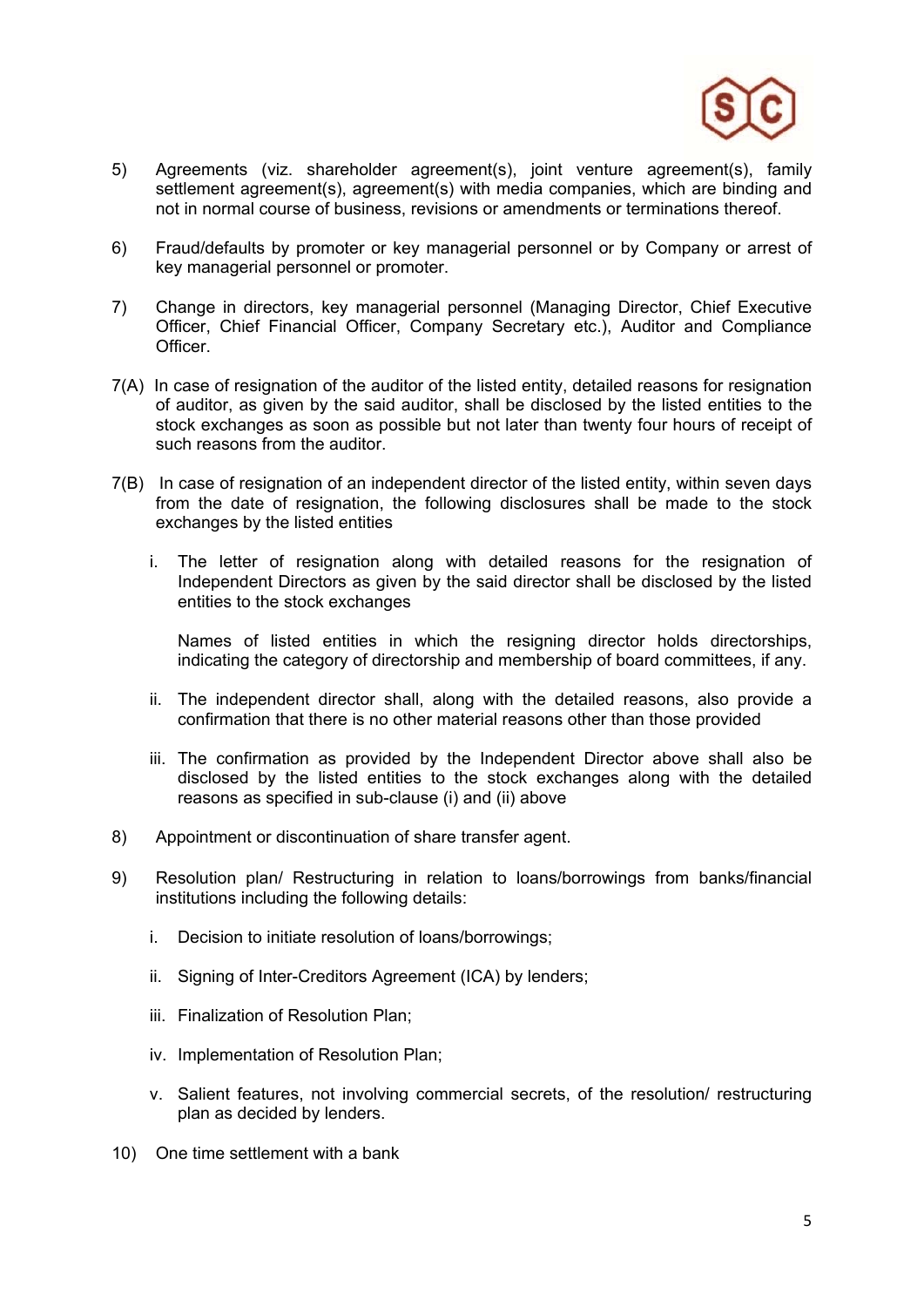

- 11) Reference to BIFR and winding up petition filed by any party / creditors.
- 12) Issuance of Notices, call letters, resolutions and circulars sent to shareholders, debenture holders or creditors or any class of them or advertised in the media by the Company.
- 13) Proceedings of Annual and extraordinary general meetings of the Company.
- 14) Amendments to memorandum and articles of association of Company, in brief.
- 15)
- a. Schedule of analysts or institutional investors meet and presentations made by the listed entity to analysts or institutional investors.
- b. Audio or video recordings and transcripts of post earnings/quarterly calls, by whatever name called, conducted physically or through digital means, simultaneously with submission to the recognized stock exchange(s), in the following manner:
	- i. the presentation and the audio/video recordings shall be promptly made available on the website and in any case, before the next trading day or within twenty-four hours from the conclusion of such calls, whichever is earlier;
	- ii. the transcripts of such calls shall be made available on the website within five working days of the conclusion of such calls:
- 16) Events in relation to the Corporate Insolvency Resolution Process (CIRP) of listed corporate debtor under the Insolvency code.
- 17) Initiation of Forensic audit: In case of initiation of forensic audit, (by whatever name called), the following disclosures shall be made to the stock exchanges by listed entities:
	- a. The fact of initiation of forensic audit along-with name of entity initiating the audit and reasons for the same, if available;
	- b. Final forensic audit report (other than for forensic audit initiated by regulatory / enforcement agencies) on receipt by the listed entity along with comments of the management, if any.